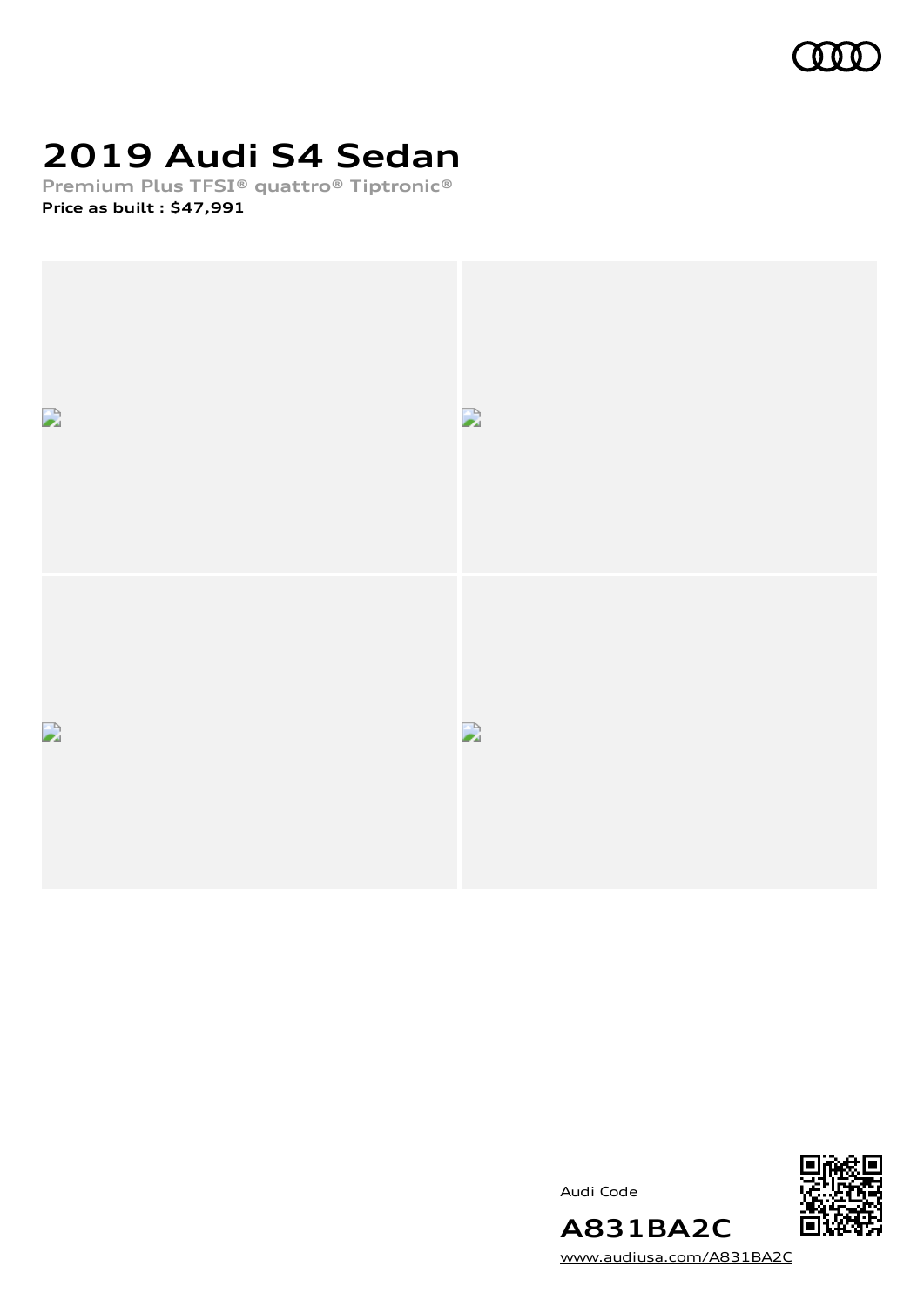### **Summary**

### **Audi 2019 Audi S4 Sedan**

Premium Plus TFSI® quattro® Tiptronic®

**Price as buil[t](#page-8-0)** \$47,991

#### **Exterior colour**

Mythos Black metallic

### $\overline{\phantom{a}}$

#### **Further Information**

|                 | N٥           |
|-----------------|--------------|
| Mileage         | 22,024 miles |
| Type of vehicle | Used car     |

**Warranty**

#### **Interior colour**

| Seats     | Black with Rock Gray stitching |
|-----------|--------------------------------|
| Dashboard | Black                          |
| Carpet    | Black                          |
| Headliner | Black                          |

#### **Audi Code** A831BA2C

**Your configuration on www.audiusa.com**

[www.audiusa.com/A831BA2C](https://www.audiusa.com/A831BA2C)

**Commission number** dde8641c0a0e09a91b4e

### **Technical Specifications**

| Engine type                  | Six-cylinder                                     |
|------------------------------|--------------------------------------------------|
| stroke                       | Displacement/Bore and 2,995/84.5 x 89.0 cc/mm    |
| Torque                       | 369 lb-ft@rpm                                    |
| Top track speed              | 155 mph or 130 mph with all-<br>season tires mph |
| Acceleration (0 - 60<br>mph) | 4.4 seconds seconds                              |
| Recommended fuel             | Premium                                          |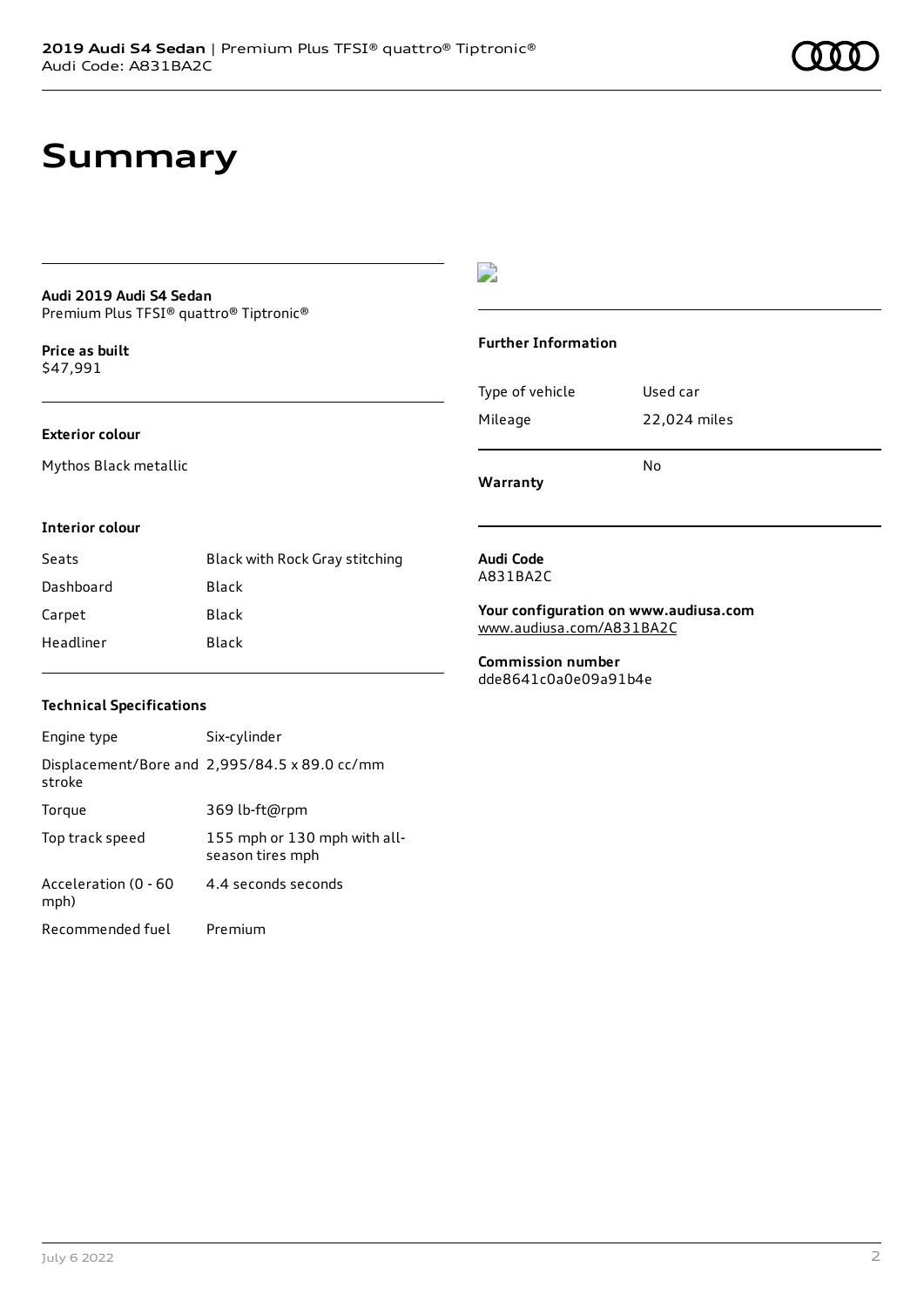

# **Standard features**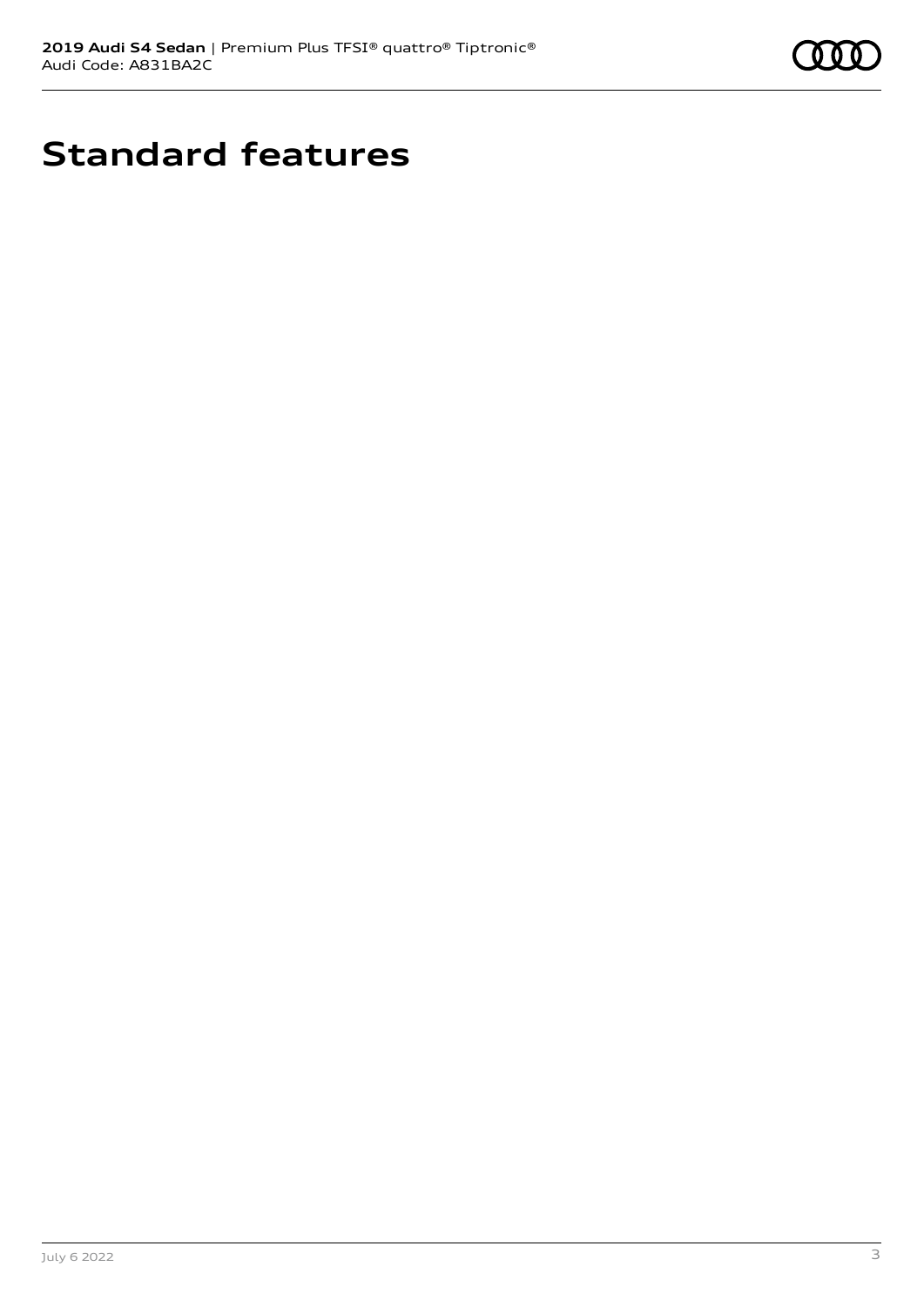# **Dealer remarks**

CARFAX 1-Owner, LOW MILES - 22,024! JUST REPRICED FROM \$48,491, FUEL EFFICIENT 30 MPG Hwy/21 MPG City! Heated Leather Seats, NAV, Sunroof, Rear Air, All Wheel Drive, Turbo, PREMIUM PLUS PACKAGE, S SPORT PACKAGE, COLD WEATHER PACKAGE

#### KEY FEATURES INCLUDE

Leather Seats, Sunroof, All Wheel Drive, Rear Air, Heated Driver Seat Audi Premium Plus with Mythos Black metallic exterior and Black interior features a V6 Cylinder Engine with 349 HP at 5400 RPM\*.

#### OPTION PACKAGES

PREMIUM PLUS PACKAGE 8.3" MMI center screen, Audi MMI Navigation plus w/MMI touch and Audi phone box, USB Charge Ports for Rear Seats, Audi Side Assist, rear cross traffic assist, Audi Pre Sense Rear, Alarm System w/Motion Sensors, SiriusXM All Access Service, Driver's Seat Memory, Audi Advanced Key, keyless engine start/stop and entry - doors and trunk, Audi Virtual Cockpit, Leatherette Covered Center Console & Door Armrests, Audi Connect PRIME & PLUS Online Services, Parking System Plus (Front/Rear Acoustic Sensors), Power Folding Exterior Mirrors, S SPORT PACKAGE Red Brake Calipers, Sport Adaptive Damping Suspension, Sports Rear Differential, BANG & OLUFSEN SOUND SYSTEM W/3D SOUND, COLD WEATHER PACKAGE All-Weather Floor Mats, Heated Steering Wheel, Deletes flat bottom, Heated Rear Seats.

AFFORDABILITY Reduced from \$48,491.

PURCHASE WITH CONFIDENCE CARFAX 1-Owner

VISIT US TODAY

At Naperville Audi, our promise is Better Selection, Better Service, Better Benefits, and always the Best Value. Let us know if you have questions about our inventory or services or if you need directions to our store. Get in touch with us through our website or by phone. We look forward to hearing from you.

Horsepower calculations based on trim engine configuration. Fuel economy calculations based on original manufacturer data for trim engine configuration. Please confirm the accuracy of the included equipment by calling us prior to purchase.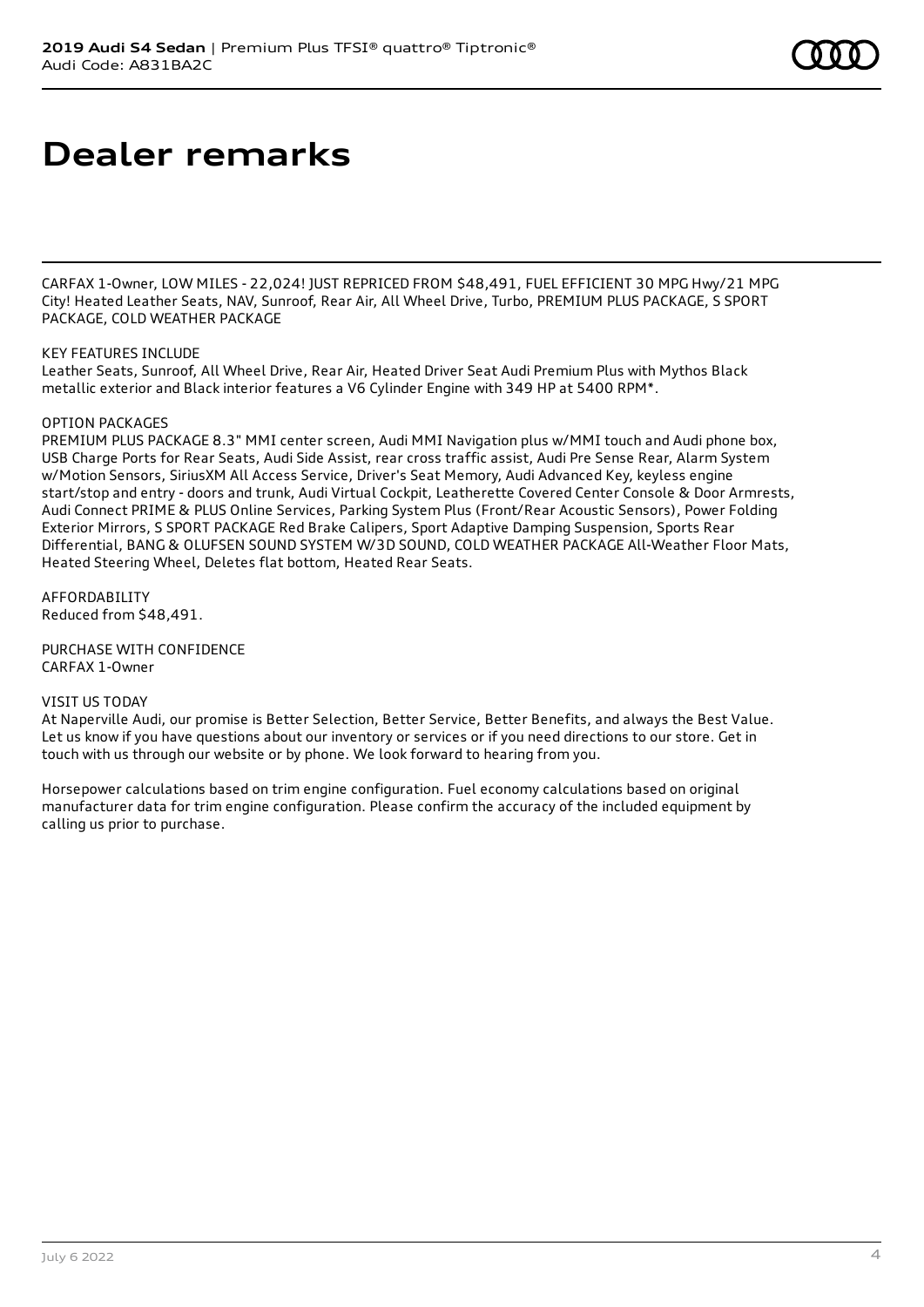# **Technical Specifications**

### Engine type Six-cylinder

**Engineering | Performance**

| Acceleration (0 - 60<br>mph) | 4.4 seconds seconds                              |
|------------------------------|--------------------------------------------------|
| Engine block                 | Aluminum-alloy                                   |
| Displacement                 | 3.01                                             |
| Cylinder head                | Aluminum-alloy                                   |
| Max. output ps/hp            | 349 @ rpm                                        |
| stroke                       | Displacement/Bore and 2,995/84.5 x 89.0 cc/mm    |
| Top track speed              | 155 mph or 130 mph with all-<br>season tires mph |
| Torque                       | 369 lb-ft@rpm                                    |
| Valvetrain                   | 16-valve DOHC with valve lift<br>system          |

### **Transmission | Drivetrain**

| Gear ratios: 8th                  | 0.667:1                                                                                                   |
|-----------------------------------|-----------------------------------------------------------------------------------------------------------|
| Gear ratios: 6th                  | 1.000:1                                                                                                   |
| Gear ratios: 7th                  | 0.839:1                                                                                                   |
| Gear ratios: Reverse              | 3.317:1                                                                                                   |
| Gear ratios: Final Drive 2.848: 1 |                                                                                                           |
| Gear ratios: 4th                  | 1.667:1                                                                                                   |
|                                   |                                                                                                           |
| Transmission                      | Eight-speed Tiptronic <sup>®</sup> automatic<br>transmission and quattro <sup>®</sup> all-<br>wheel drive |
| Gear ratios: 5th                  | 1.285:1                                                                                                   |
| Gear ratios: 2nd                  | 3.143:1                                                                                                   |
| Gear ratios: 3rd                  | 2.106:1                                                                                                   |

### **Electrical system**

| Alternator | 14 Volts - 150 amp |
|------------|--------------------|
| Battery    | 12 Volts - 80 amp  |

#### **Steering**

| Steering type                             | Electromechanical speed-sensitive<br>power steering system |
|-------------------------------------------|------------------------------------------------------------|
| Turning diameter, curb-38.1 ft<br>to-curb |                                                            |
| Steering ratio                            | 15.9:1                                                     |

#### **Suspension**

| Front axle | Five-link front independent steel<br>spring S4 sport suspension |
|------------|-----------------------------------------------------------------|
| Rear axle  | Five-link rear independent steel<br>spring S4 sport suspension  |

**(1/2)**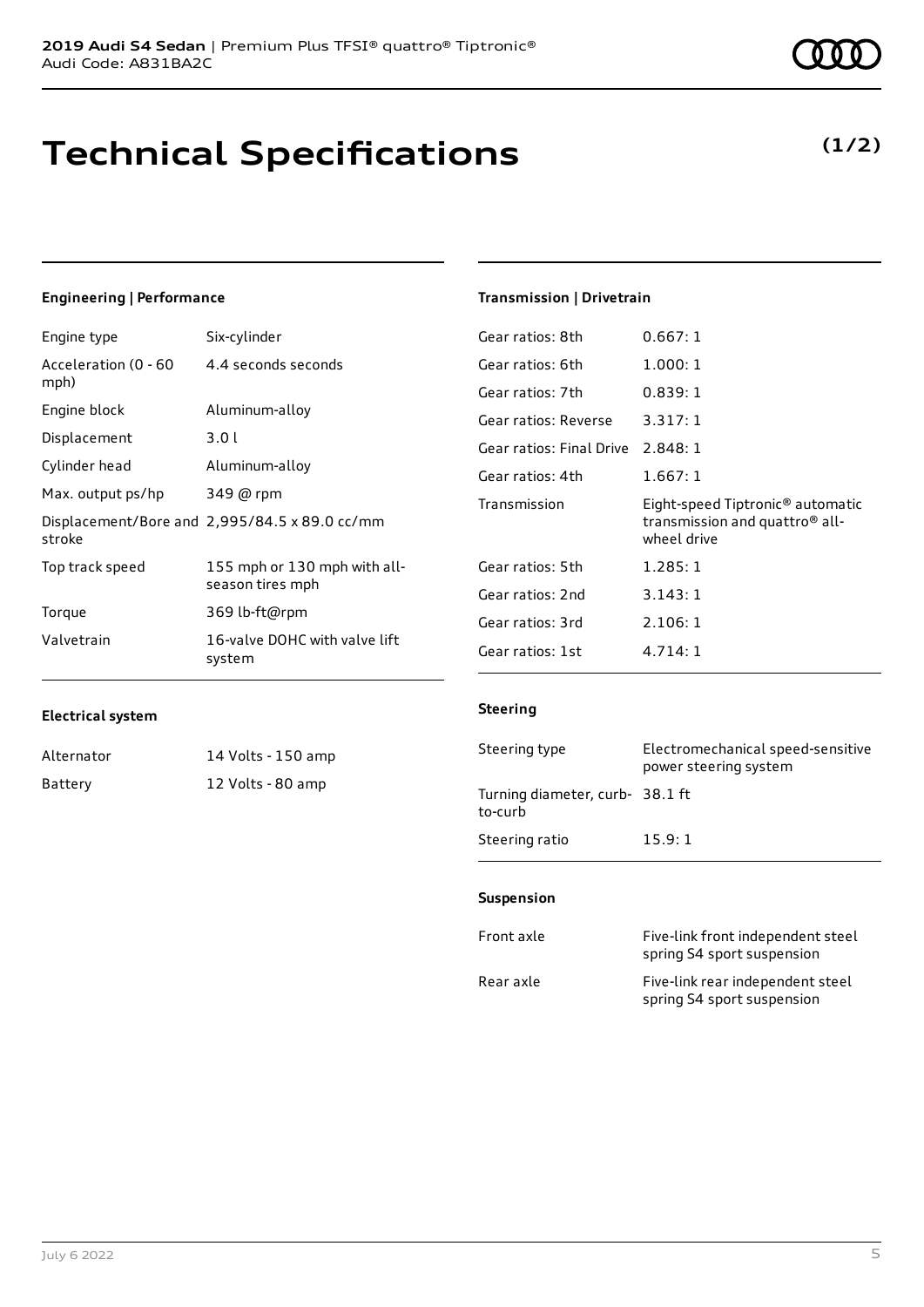

**Brakes**

| Material             | Lightweight construction<br>technology - multi-material body<br>construction (steel and aluminum<br>composition) |
|----------------------|------------------------------------------------------------------------------------------------------------------|
| Corrosion protection | Multistep anti-corrosion protection                                                                              |

Front brakes 13.8 (ventilated disc) in Rear brakes 13.0 (ventilated disc) in

### **Warranty | Maintenance**

| Warranty    | 4-year/50,000 mile Audi New<br>Vehicle Limited Warranty                                   |
|-------------|-------------------------------------------------------------------------------------------|
| Maintenance | 12-month/10,000 mile (whichever<br>occurs first) NO CHARGE first<br>scheduled maintenance |

### **Exterior Measurements**

| Height                           | 55.3 in  |
|----------------------------------|----------|
| Overall width without<br>mirrors | 72.5 in  |
| Length                           | 186.8 in |
| Wheelbase                        | 111.2 in |
| Drag coefficient                 | 0.29 Cw  |
| Overall width with<br>mirrors    | 79.6 in  |
| Track rear                       | 60.9 in  |
| Track front                      | 61.6 in  |
| Curb weight                      | 3,858 lb |

**Technical Specifications**

### **Interior measurements**

| Seating capacity                          | 5                     |
|-------------------------------------------|-----------------------|
| Shoulder room, rear                       | 54.5 in               |
| Head room with front<br>sunroof           | 38.9 in               |
| Leg room, rear                            | 35.7 in               |
| Shoulder room, front                      | 55.9 in               |
| Head room with rear<br>sunroof            | 37.4 in               |
| Leg room, front                           | 41.3 in               |
| Cargo volume, rear<br>seatbacks up/folded | $13.0/-$ cu ft, cu ft |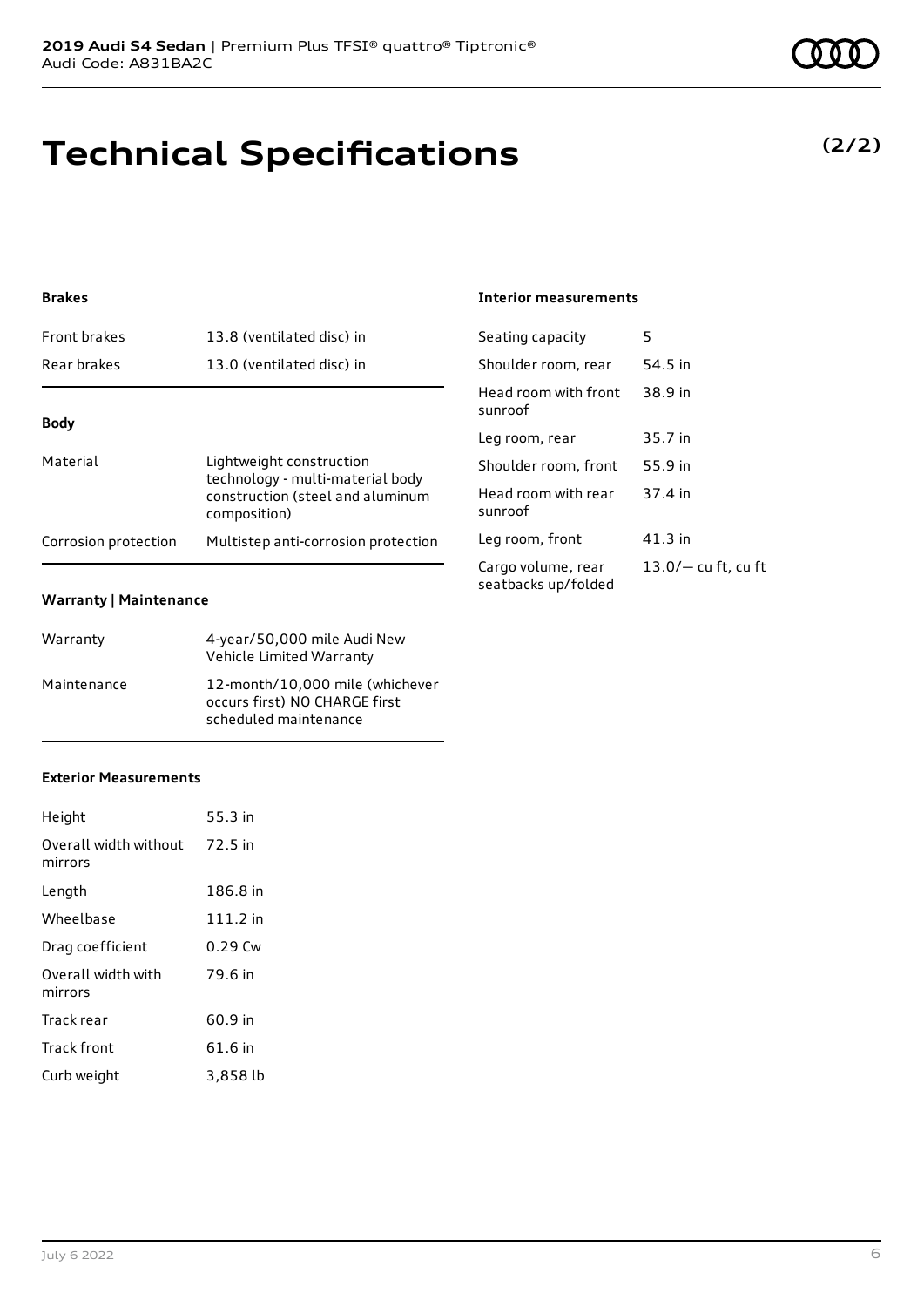### **Consumption- and emission**

**Consumption by NEDC**

combined 24 mpg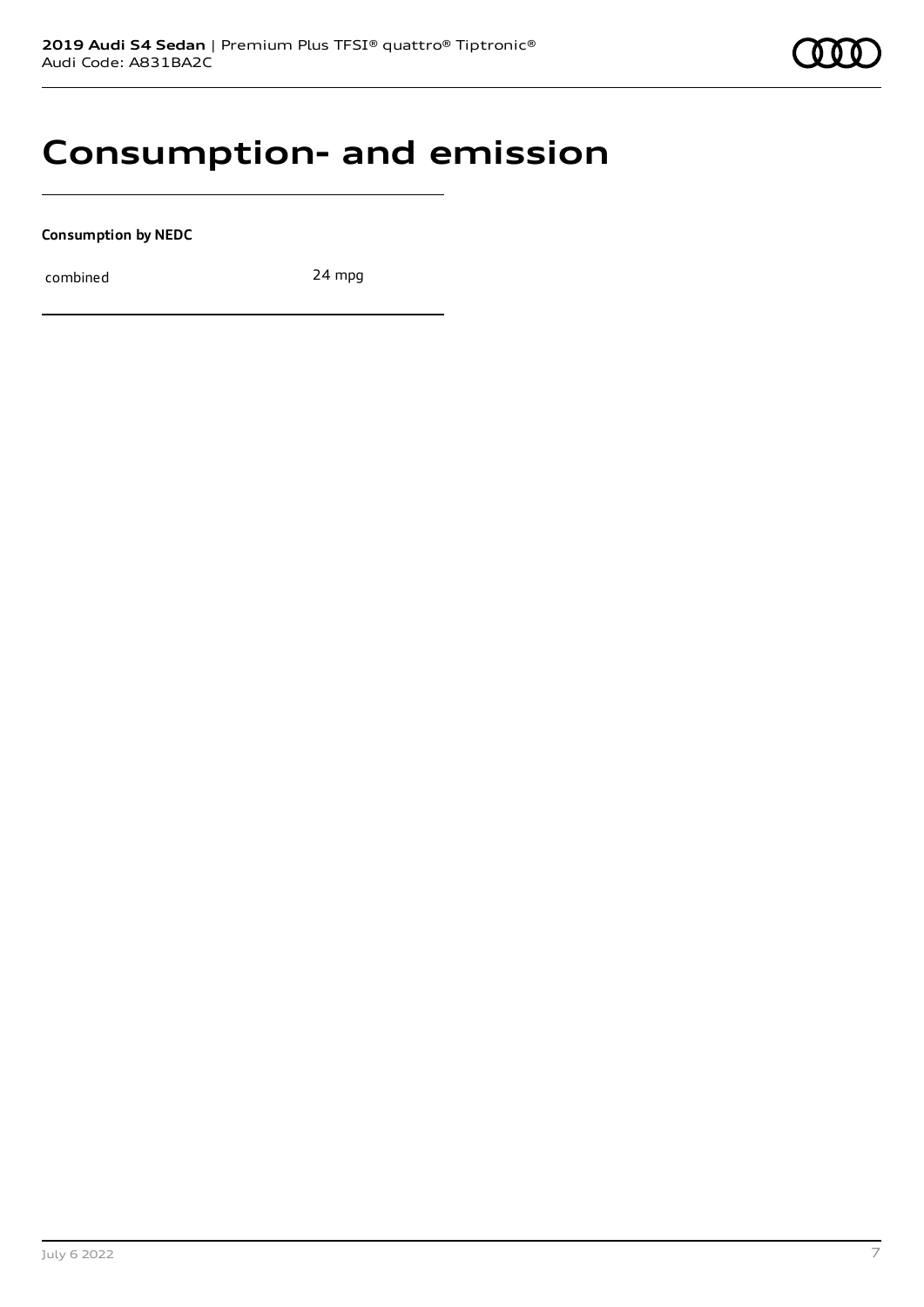# **Contact**

Dealer **Audi Naperville**

1527 Aurora Ave 60540 Naperville IL

Phone: 6305173827 FAX: 6303881001

www: [https://www.napervilleaudi.com](https://www.napervilleaudi.com/)